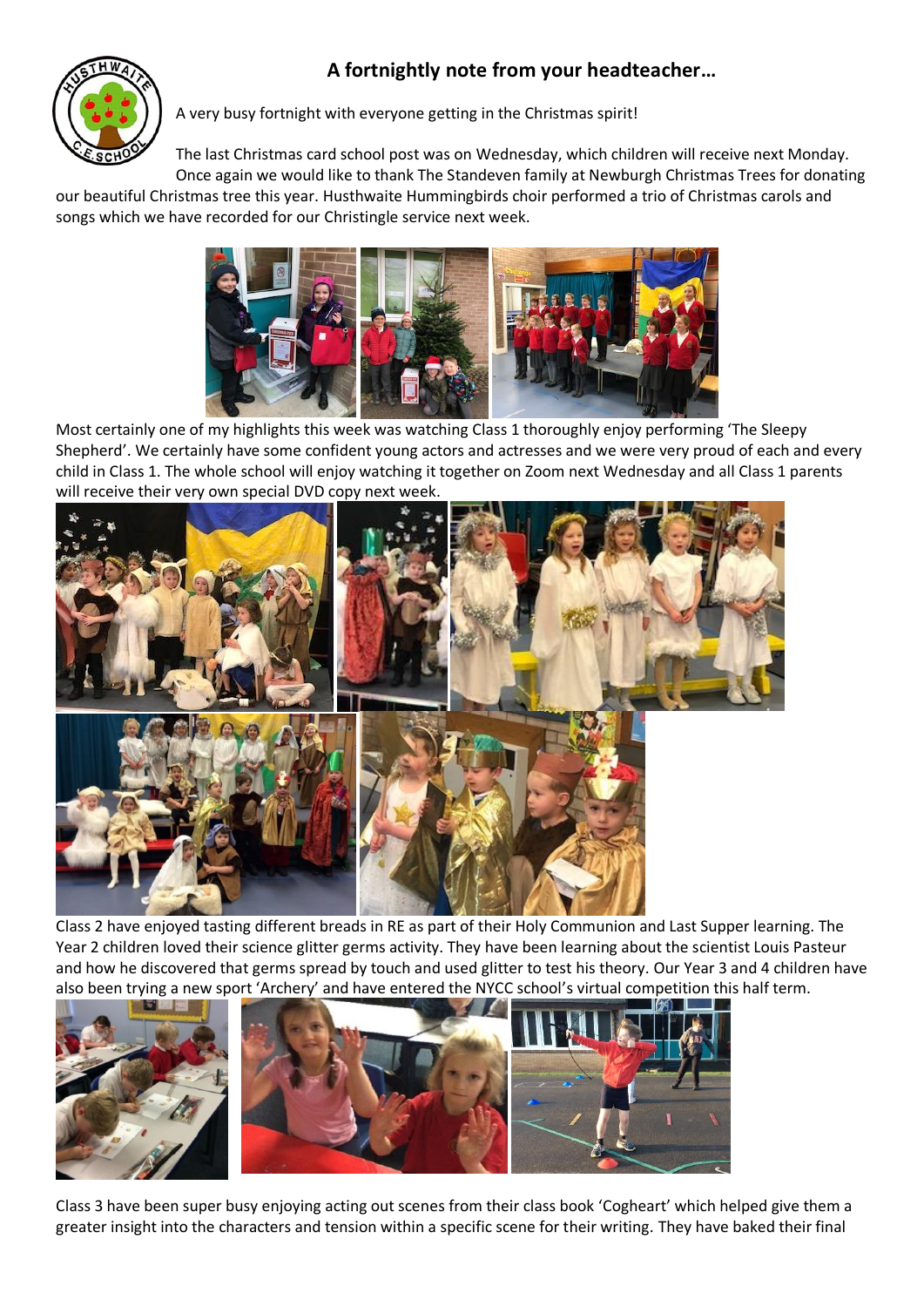creations in DT after designing, evaluating and redesigning, trying to swap parts of the Victoria Sponge for healthier alternatives. The end results were really tasty! They have also watched an innovative take on the Christmas Story: The Lion, the unicorn and me, they then looked into the symbolism of the Christmas gifts the Magi brought before making paper angels.





Today is Christmas Jumper Day and in celebration assembly this afternoon we will be drawing our Christmas Hamper Raffle. The hampers are absolutely fabulous! We have raised an amazing £564! Thanks again for all your donations and support. Please can our lucky winners either pick them up today from Miss Goodchild or arrange a time with Mrs Dixon next week.

| <b>Fortnight Awards</b>                                                     |  |
|-----------------------------------------------------------------------------|--|
| Class 1, Mrs Jackson.                                                       |  |
| Bird Award – Wilf and William Hodson.                                       |  |
| Headteacher's sticker - Alfie, Ethan and William. Mary.                     |  |
| Handwriter of the week - Ellie and Eliza W.                                 |  |
| Class 2, Miss Goodchild.                                                    |  |
| Bird Award – Enes and Izzy.                                                 |  |
| Headteacher's sticker - Poppy, Esme H, Millie and Mollie. Esme B and Gabby. |  |
| Handwriter of the week - Annabel and Felix.                                 |  |
| Class 3, Mr Chapman.                                                        |  |
| Bird Award - Charlie and Lily.                                              |  |
| Headteacher's sticker - Peter, Isaac and Dominic. Jessica, Charlie and Seb. |  |
| Handwriter of the week - Ellesia and George.                                |  |

Christingle Service next Friday. Everyone is warmly invited to our annual end of term Christingle service led by Class 2. Husthwaite Christingle Zoom – 1pm Topic: Husthwaite Christingle Service Time: Dec 18, 2020 01:00 PM London Join Zoom Meeting https://us02web.zoom.us/j/83636050345?pwd=NUVwdVIrZFpsazZXV0FyTmFkUlRJdz09 Meeting ID: 836 3605 0345

Passcode: 417595

Next term I will continue to host my Friday Celebration Zoom Assembly. This is an opportunity for all our classes / children in school, alongside you the parents/carers at home, to still be able to all come together at the end of the week to celebrate individual and group achievements. As always everyone is warmly invited.

Celebration Assembly invite for Spring 1 Half Term

Topic: HUSTHWAITE Friday Celebration Assembly Time: Jan 8, 2021 02:00 PM London Every week on Fri, until Feb 19, 2021, 7 occurrence(s) Jan 8, 2021 02:00 PM Jan 15, 2021 02:00 PM Jan 22, 2021 02:00 PM Jan 29, 2021 02:00 PM Feb 5, 2021 02:00 PM Feb 12, 2021 02:00 PM Feb 19, 2021 02:00 PM Please download and import the following iCalendar (.ics) files to your calendar system. Weekly: https://us02web.zoom.us/meeting/tZEkdO-oqzsvEtDY6GQrzHlwfLRt3k1KtfX/ics?icsToken=98tyKuGtpzgsGtGVtRGDRpwMHYjCM\_TwmGJYj7d5pUnCMjJJSg\_he-RuAKYsG4n7 Join Zoom Meeting https://us02web.zoom.us/j/85936050584?pwd=dEk3MkpLTTZ2ZXBqcWZNRWh3Qi8yUT09 Meeting ID: 859 3605 0584 Passcode: 745751